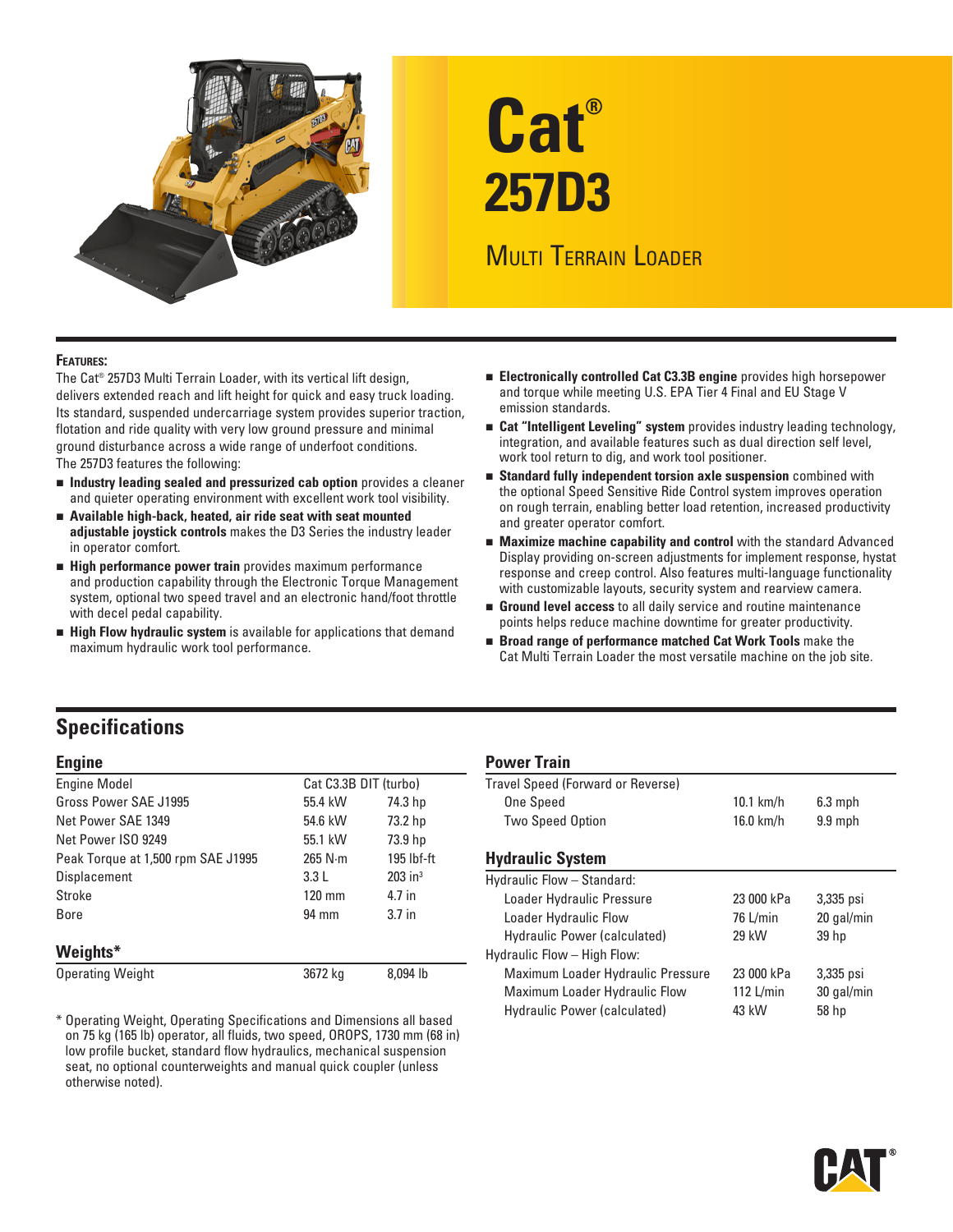# **257D3 Multi Terrain Loader**



## **Dimensions\***

| Length of Track on Ground                    | 1499 mm          | 59.0 in    | <b>11 Ground Clearance</b>                    | 242 mm       | $9.5$ in  |
|----------------------------------------------|------------------|------------|-----------------------------------------------|--------------|-----------|
| 2 Overall Length of Track                    | 1898 mm          | 74.7 in    | <b>12 Departure Angle</b>                     | $35^\circ$   |           |
| 3 Length without Bucket                      | 2767 mm          | $108.9$ in | 13 Maximum Dump Angle                         | $52^{\circ}$ |           |
| 4 Length with Bucket on Ground               | 3486 mm          | 137.3 in   | 14 Vehicle Width                              | 1676 mm      | 66.0 in   |
| 5 Height to Top of Cab                       | 2129 mm          | 83.8 in    | 15 Turning Radius from Center - Machine Rear  | 1555 mm      | $61.2$ in |
| <b>6</b> Maximum Overall Height              | 3932 mm          | 154.8 in   | 16 Turning Radius from Center - Coupler       | 1399 mm      | 55.1 in   |
| Bucket Pin Height at Maximum Lift            | 3091 mm          | $121.7$ in | 17 Turning Radius from Center - Bucket        | 2191 mm      | 86.3 in   |
| 8 Bucket Pin Height at Carry Position        | $215 \text{ mm}$ | $8.5$ in   | 18 Maximum Reach with Arms Parallel to Ground | 1334 mm      | $52.5$ in |
| <b>9</b> Reach at Maximum Lift and Dump      | 637 mm           | $25.1$ in  | 19 Rack Back Angle at Maximum Height          | $87^\circ$   |           |
| <b>10</b> Clearance at Maximum Lift and Dump | 2300 mm          | $90.5$ in  | 20 Bucket Pin Reach at Maximum Lift           | 367 mm       | $14.5$ in |

# **Operating Specifications\*** Noise Level

| <b>Rated Operating Capacity:</b>     |                       |                         | Inside Cab**                                                                                 | 83 dB(A)                                                                                                                                        |  |
|--------------------------------------|-----------------------|-------------------------|----------------------------------------------------------------------------------------------|-------------------------------------------------------------------------------------------------------------------------------------------------|--|
| 35% Tipping Load                     | 820 kg                | 1,800 lb                | Outside Cab***                                                                               | 103 $dB(A)$                                                                                                                                     |  |
| 50% Tipping Load                     | 1170 kg               | 2,570 lb                |                                                                                              |                                                                                                                                                 |  |
| <b>Rated Operating Capacity</b>      | 1260 kg               | 2.770 lb                | • Cab and Rollover Protective Structures (ROPS) are standard in<br>North America and Europe. |                                                                                                                                                 |  |
| with Optional Counterweight          |                       |                         |                                                                                              | ** The declared dynamic operator sound pressure levels per ISO 6396:2008.                                                                       |  |
| <b>Tipping Load</b>                  | 2340 kg               | $5,145$ lb              |                                                                                              | The measurements were conducted with the cab doors and windows                                                                                  |  |
| <b>Breakout Force, Tilt Cylinder</b> | 2252 kg               | 4,965 lb                |                                                                                              | closed and at 70% of the maximum engine cooling fan speed. The sound                                                                            |  |
| <b>Ground Contact Area</b>           | $1.14 \text{ m}^2$    | $1.770$ in <sup>2</sup> |                                                                                              | level may vary at different engine cooling fan speeds.                                                                                          |  |
| <b>Ground Pressure</b>               | 31.4 kPa              | $4.6$ psi               |                                                                                              | *** The labeled sound power level for the CE marked configurations when<br>measured according to the test procedure and conditions specified in |  |
| Cab                                  |                       |                         | 2000/14/EC.                                                                                  |                                                                                                                                                 |  |
| <b>ROPS</b>                          | ISO 3471:2008         |                         | Air Conditioning System (if equipped)                                                        |                                                                                                                                                 |  |
| <b>FOPS</b>                          | ISO 3449:2005 Level I |                         |                                                                                              | The air conditioning system on this machine contains the fluorinated                                                                            |  |
|                                      |                       |                         |                                                                                              | greenhouse gas refrigerant R134a (Global Warming Potential = 1430).                                                                             |  |
| <b>Service Refill Capacities</b>     |                       |                         | The system contains 0.81 kg of refrigerant which has a $CO2$ equivalent                      |                                                                                                                                                 |  |
| <b>Cooling System</b>                | 14 L                  | $3.7$ gal               | of 1.158 metric tonnes.                                                                      |                                                                                                                                                 |  |

Engine Crankcase 11 L 3.0 gal Fuel Tank 24.8 gal Hydraulic System 50 L 13.2 gal Hydraulic Tank 39 L 10.3 gal

| 11 Ground Clearance                            | 242 mm       | $9.5$ in  |
|------------------------------------------------|--------------|-----------|
| <b>12</b> Departure Angle                      | $35^{\circ}$ |           |
| 13 Maximum Dump Angle                          | $52^{\circ}$ |           |
| 14 Vehicle Width                               | 1676 mm      | 66.0 in   |
| 15 Turning Radius from Center - Machine Rear   | 1555 mm      | $61.2$ in |
| <b>16</b> Turning Radius from Center - Coupler | 1399 mm      | 55.1 in   |
| 17 Turning Radius from Center - Bucket         | 2191 mm      | 86.3 in   |
| 18 Maximum Reach with Arms Parallel to Ground  | 1334 mm      | $52.5$ in |
| <b>19</b> Rack Back Angle at Maximum Height    | $87^\circ$   |           |
| <b>20</b> Bucket Pin Reach at Maximum Lift     | 367 mm       | $14.5$ in |

| Inside Cab**   | 83 dB(A)  |
|----------------|-----------|
| Outside Cab*** | 103 dB(A) |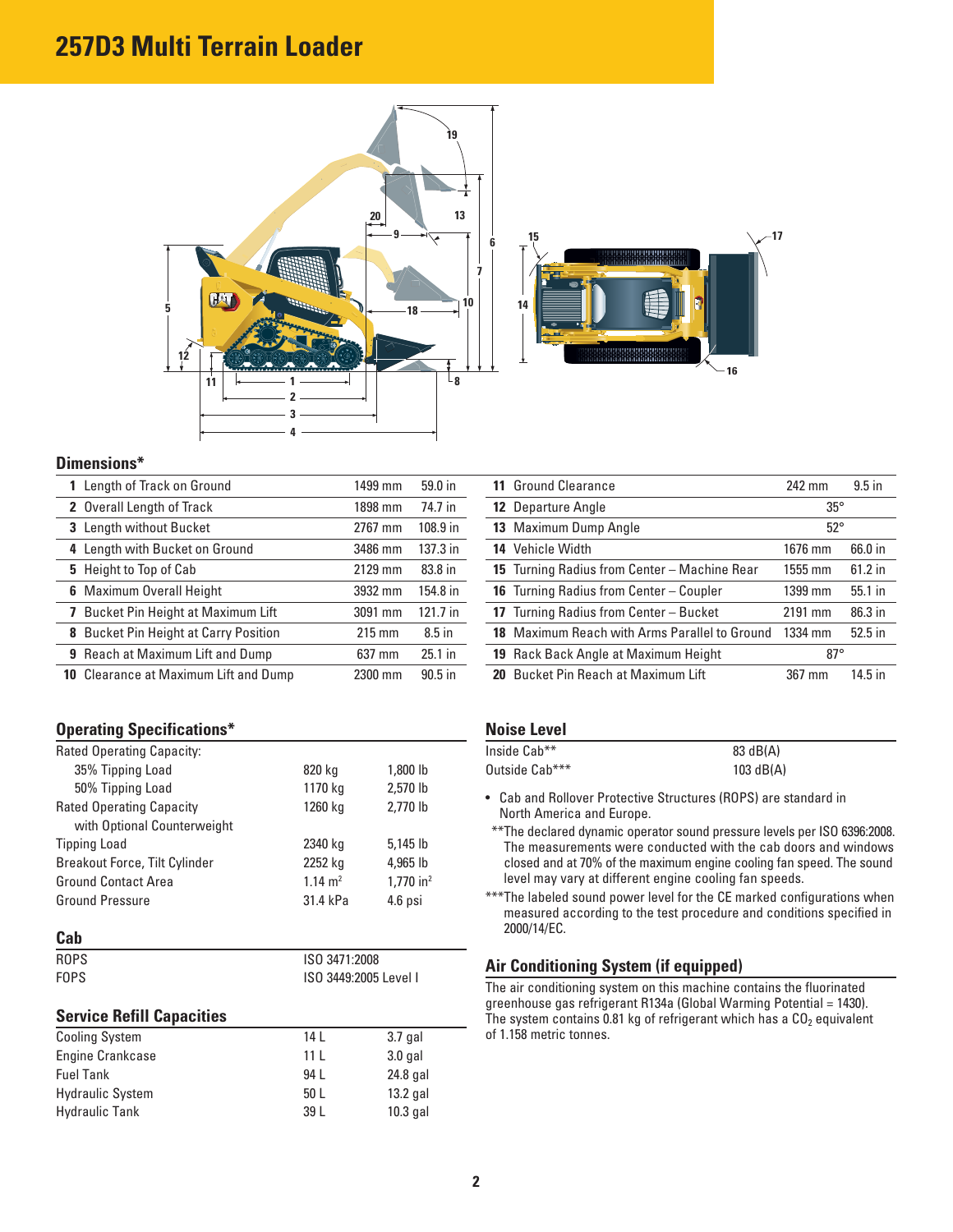# **MANDATORY EQUIPMENT**

- Hydraulics, Standard or High Flow
- **Quick Coupler, Mechanical or Powered**
- High Visibility Seat Belt, 50 mm (2 in) or 75 mm (3 in)
- EU Preparation Package

# **PERFORMANCE PACKAGES**

- Performance Package H1: Standard Flow Hydraulics (No Self Level)
- Performance Package H2: Standard Flow Hydraulics, Dual Direction *Electronic Self Level (Raise and Lower), Work Tool Return to Dig, Work Tool Positioner, and Electronic Snubbing (Raise and Lower)*
- Performance Package H3: *High Flow Hydraulics, Dual Direction Electronic Self Level (Raise and Lower), Work Tool Return to Dig, Work Tool Positioner, and Electronic Snubbing (Raise and Lower)*

### **COMFORT PACKAGES**

- Open ROPS (C0): *Static Seat (No Foot Throttle, Headliner, Heater or Door)*
- Open ROPS (C1): *Foot Throttle, Headliner, Cup Holder, and choice of Seat (Mechanical Suspension or High Back, Heated, Air Ride Seat) (No Heater or Door)*
- Enclosed ROPS with Heater (C2): *Foot Throttle, Headliner, Heater and Defroster, Side Windows, Cup Holder, Radio Ready, choice of Seat (Mechanical Suspension or High Back, Heated, Air Ride Seat) and Door (Glass or Polycarbonate)*
- Enclosed ROPS with A/C (C3): *C2 + Air Conditioner*

# **STANDARD EQUIPMENT**

### **ELECTRICAL**

- 12 volt Electrical System
- 80 ampere Alternator
- Ignition Key Start/Stop Switch
- Lights: *Gauge Backlighting, Two Rear Tail Lights, Two Adjustable Front and Rear Halogen Lights, Dome Light*
- $\blacksquare$  Backup Alarm
- Heavy Duty Battery, 850 CCA

- Advanced Display with Rearview Camera: *Full Color, 127 mm (5 in) LCD screen; Advanced Multi-operator Security System; On-screen Adjustments for Implement Response, Hystat Response, and Creep Control*
- Gauges: *Fuel Level, Hour Meter*
- Operator Warning System Indicators: Air Filter Restriction, Alternator *Output, Armrest Raised/Operator Out of Seat, Engine Coolant Temperature, Engine Oil Pressure, Glow Plug Activation, Hydraulic Filter Restriction, Hydraulic Oil Temperature, Parking Brake Engaged, Engine Emission System*
- Adjustable Vinyl Seat
- Fold In Ergonomic Contoured Armrest
- Control Interlock System, when operator leaves seat or armrest raised: *Hydraulic System Disables, Hydrostatic Transmission Disables, Parking Brake Engages*
- ROPS Cab, Open, Tilt Up
- FOPS, Level I
- Top and Rear Windows
- Floor Mat
- Interior Rearview Mirror
- 12 volt Electric Socket
- $\blacksquare$  Horn
- Hand (Dial) Throttle, Electronic
- Adjustable Joystick Controls
- Anti-theft Security System with 6-button Keypad
- Storage Compartment with Netting

# **POWER TRAIN**

- Cat C3.3B, Turbo Diesel Engine, Meeting Tier 4 Final and Stage V Emission Standards
- Air Cleaner, Dual Element, Radial Seal
- S·O·S<sup>sM</sup> Sampling Valve, Hydraulic Oil
- Filters, Cartridge-type, Hydraulic
- Filters, Canister-type, Fuel and Water Separator
- Radiator/Hydraulic Oil Cooler (side-by-side)
- **n** Spring Applied, Hydraulically Released Parking Brakes<br> **OPERATOR ENVIRONMENT CONSUMENT CONSUMERENT CONSUMER** Hydrostatic Transmission, One Speed Travel
	- Hydrostatic Transmission, One Speed Travel
	- $\blacksquare$  Suspension Independent Torsion Axles (4)
	- Rubber Track 381 mm (15 in)

### **OTHER**

- Engine Enclosure, Lockable
- Extended Life Antifreeze, –36° C (–33° F)
- Machine Tie Down Points (6)
- Support, Lift Arm
- Hydraulic Oil Level Sight Gauge
- Radiator Coolant Level Sight Gauge
- Radiator, Expansion Bottle
- Cat ToughGuard™ Hose
- Auxiliary, Hydraulics, Continuous Flow
- Heavy Duty, Flat Faced Quick Disconnects with Integrated Pressure Release
- $\, \blacksquare \,$  Split D-Ring to Route Work Tool Hoses Along Side of Left Lift Arm
- Electrical Outlet, Beacon
- Belly Pan Cleanout
- Variable Speed Demand Fan
- Product Link™ PL240, Cellular